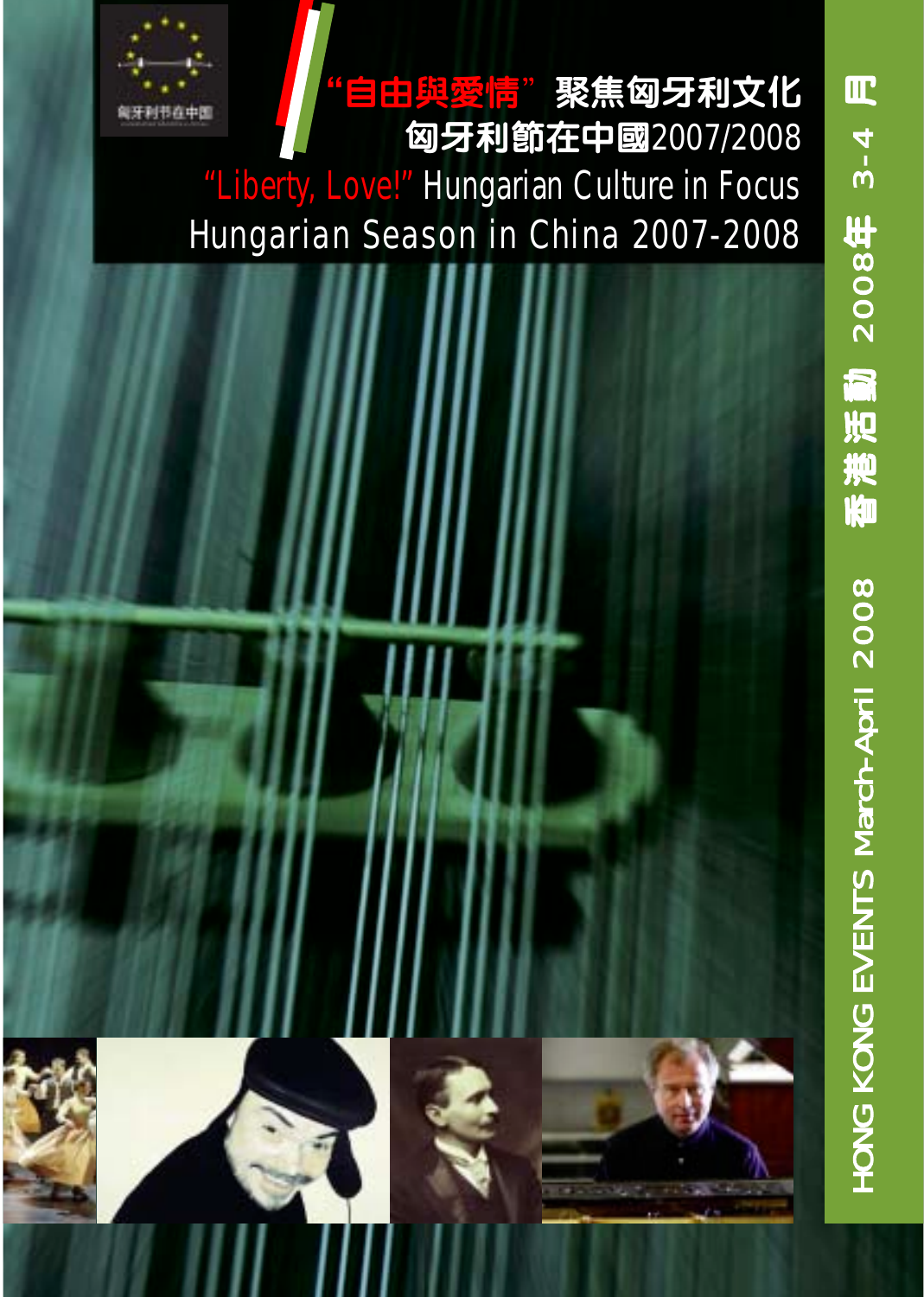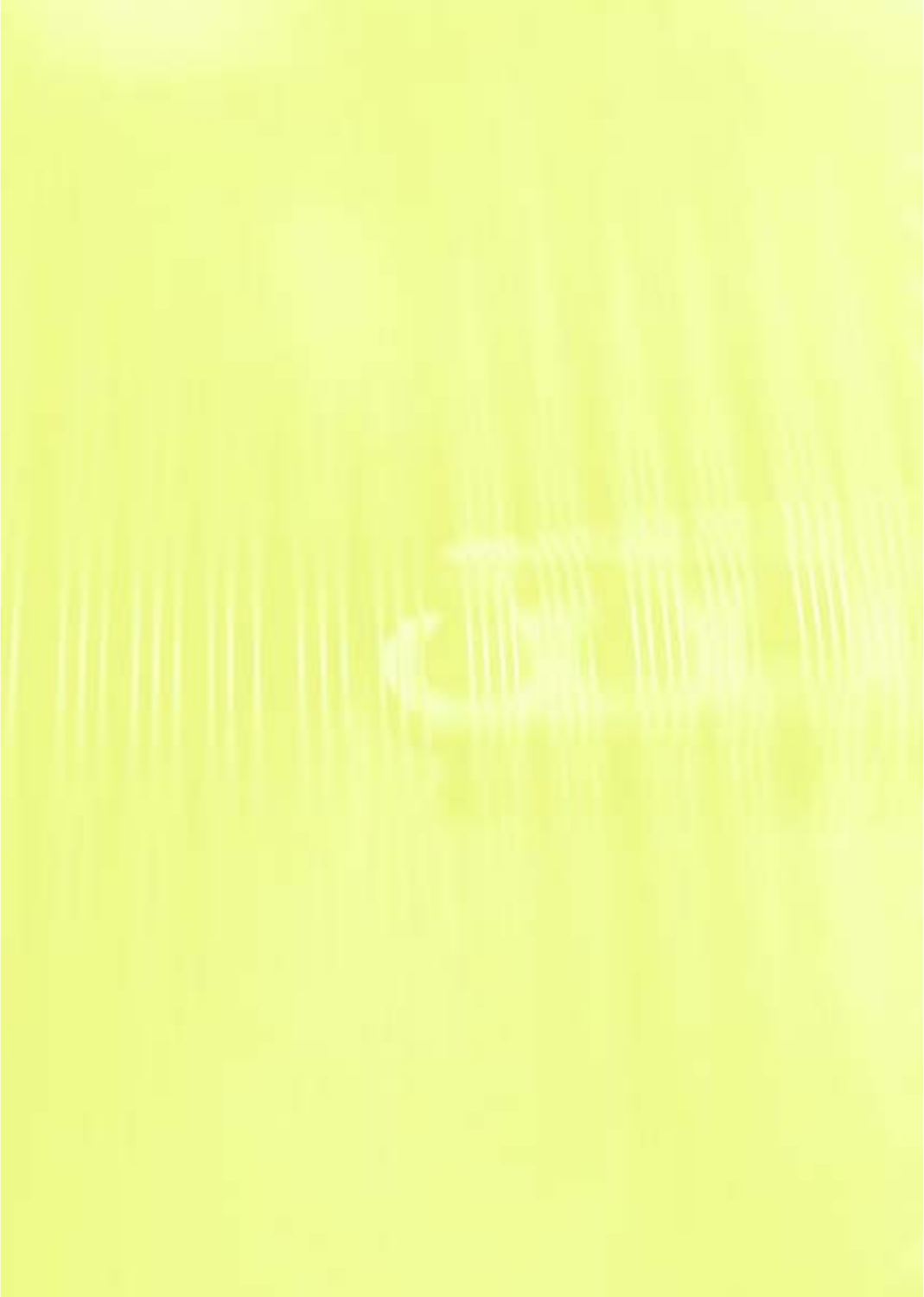#### A Message from Katalin Bogyay

State Secretary for International Affairs, Ministry of Education and Culture of the Republic of Hungary



*Liszt, Kodály, Bartók and a bit of jazz, sweeping folk dance and graceful ballet, paintings of dashing colours and precious objects with messages of the past. We have brought the crème de la crème of our culture to the Chinese audience during "Liberty, Love!", Hungarian Culture in Focus, Hungarian Season in China 2007/2008. We believe in the magic of art: the invisible bond that unites artists and audiences in deep, intimate understanding.* 

*Such moments of magic were created in the Beijing and Shanghai auditoriums – and the audiences in Hong Kong will be treated to the same magic. András Schiff, the genius of sounds and László Fehér, the genius of images seem to have been fated to appear together in Hong Kong, while Hungarian State Folk Ensemble is bringing you well-preserved dance traditions of our nation. The dance company ExperiDance takes a different approach to traditions using modern stage technique to delight the Beijing and Qingdao audience in April 2008.* 

*Hungarian Season in China 2007/2008 concludes in Shenzhen this June. Yet, Hungarian art has proven to be of high value and is now in demand in China, which is the most we could have hoped for. Our artists have been invited back and new cooperations have been formed like the one between the renowned Liszt Ferenc Academy of Music and its Beijing and Shanghai counterparts. Chinese hearts have opened for Hungarian art, and we hope it is only the very start of a long relationship.*

*Katalin Bogyay*

### 匈牙利教育和文化部國際關系司國務秘書鮑喬伊·卡塔琳致辭

李斯特,柯達伊,巴爾托克,再揉進一點爵士樂;熱情奔放的民間舞,輕盈若仙的芭蕾舞;色 彩魔幻的繪書作品,以及蘊藏着歷史訊息的珍貴文物展。我們通過舉辦"《自由與愛情》 聚焦匈牙利文化,匈牙利節在中國2007/2008"系列活動,爲中國觀衆帶來我們國家的文化 精粹。我們對藝術所擁有的親和力和穿透力深信不移:這是一條無形的紐帶,將藝術家與 觀象的內心世界牽系到一起,讓各自深埋的情感相互涌流。

在北京和上海的藝術殿堂裏,我們的藝術家已經施展過他們神奇的魔力——現在香港的觀衆也 將會身臨其境,親自感受。仿佛是命運之神的安排,席夫•安德拉什的音樂天賦與費海爾•拉斯洛 的繪書天賦同時在香港展現,匈牙利國立民族舞蹈團帶給您地地道道、原汁原味的傳統舞蹈。 與此同期、艾斯佩利舞蹈團則以另一種方式呈現傳統,他們應用當代舞臺技術的輝煌盛演將于 2008年4月給北京和靑鳥的觀衆帶去美的享受。

"匈牙利節在中國2007/2008"系列活動將于今年6月在深圳隆重落下帷幕。我們最大的願望是. 匈牙利藝術的珍貴價値已在中國獲得了圓滿的展現。許多藝術家已經接到了再度訪華的盛情邀 請,新的合作也不斷醞釀,比如享譽世界的李斯特·費倫茨音樂學院和北京、上海的音樂學院之 間正緊鑼密鼓地聯手策劃。中國朋友們的心已經向匈牙利藝術敵開,我們眞誠希望,這祗是我 們爲締結長久關系所漢出的第一步。

鮑喬伊·卡塔琳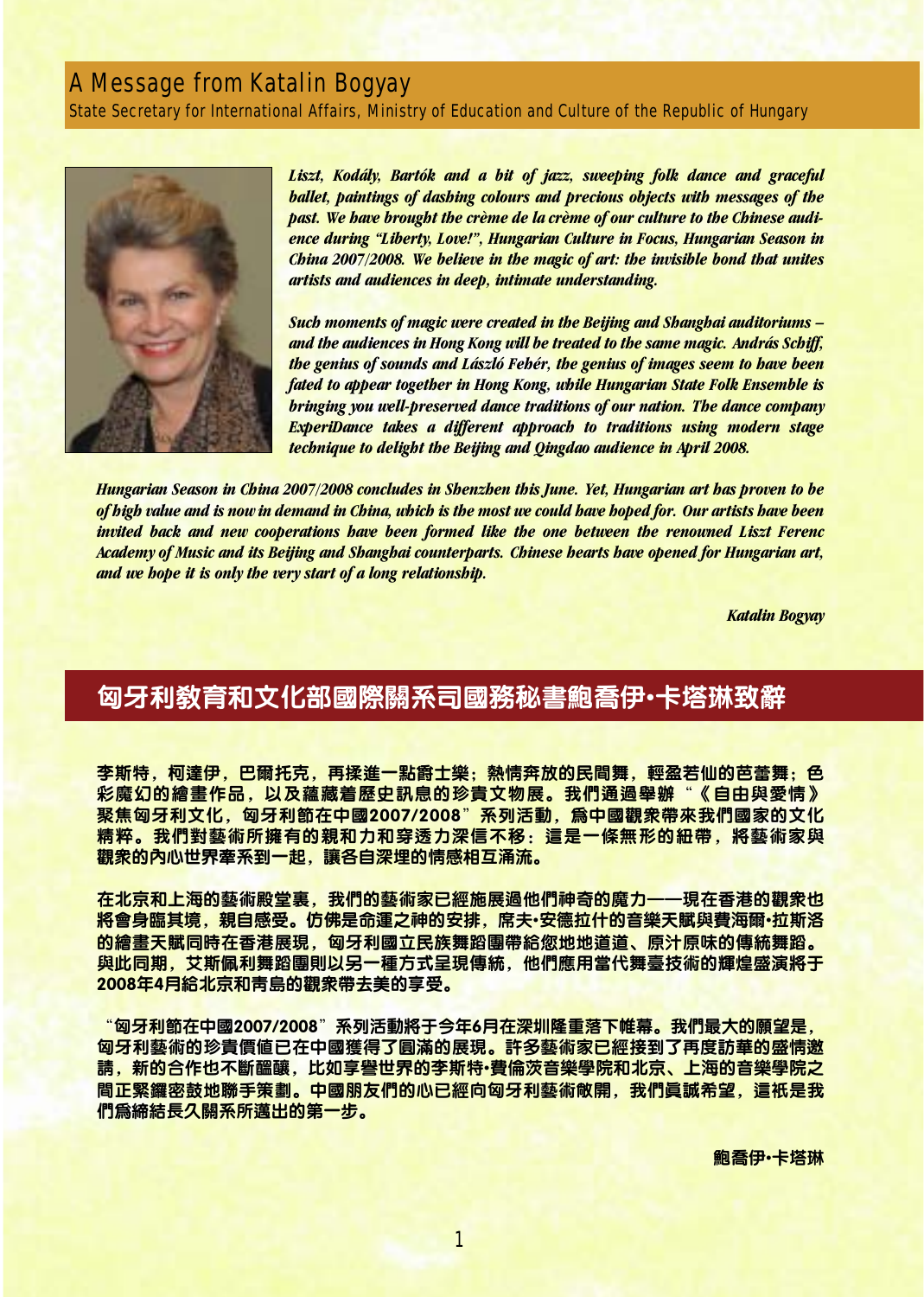### HONG KONG ARTS FESTIVAL EVENTS

28th February 2008 (Thu) 8.00 pm Concert Hall, City Hall HK\$380, \$280, \$180, \$120, student: HK\$140, \$90 , \$60

### PIANO TRIO:

András Schiff Yuuko Shiokawa Miklós Perényi

> Programme: Beethoven Piano Trio in C minor, Op 1, No 3 Piano Trio in D major, Op 70, No 1, *Ghos*t Piano Trio in B flat major, Op 97, *The Archduke*

1st March 2008 (Sat) 8.00 pm Concert Hall, City Hall HK\$380, \$280, \$180, \$120, student: HK\$140, \$90 , \$60

## ANDRÁS SCHIFF PIANO RECITAL

| Programme:       |                                           |
|------------------|-------------------------------------------|
| Schumann         | Papillons, Op 2                           |
| <b>Beethoven</b> | Sonata No 17 in D minor, Op 31/2, Tempest |
| <b>Schumann</b>  | Fantasie, Op 17                           |
| <b>Beethoven</b> | Sonata No 21 in C major, Op 53, Waldstein |

András Schiff, "the Poet of Piano" as he has been called by several critics, made his debut as early as at the age of nine. He studied at the renowned Liszt Ferenc Academy of Music, Budapest, *alma mater* of many a Hungarian music talent, and even taught there before embarking on an international career. His repertoire ranges from Bach to Bartók, and he often takes on conducting from the keyboard in concerto concerts. Between 2004 and 2006 he played the full cycle of Beethoven's piano sonatas making the critic of *The Independent* conclude: "András Schiff has conquered a pianistic Everest". In 1996 András Schiff was awarded the highest Hungarian cultural distinction, the Kossuth Prize. He resides in Florence and London, frequently giving concerts in his native Budapest.

His wife, Yuuko Shiokawa, has been long hailed as master of the violin. The Japanese-born artist has had a truly international career, studying and giving concerts first in Peru then in Germany and Austria. She completed her studies with the Hungarian violin professor Sándor Végh. She has also taken a peculiar interest in chamber music, often giving duo recitals with her husband or performing piano trios with Schiff and Perényi. As a solist she has made several recordings of the Mozart repertoire using Mozart's own violin.

Cellist Miklós Perényi started his studies at Liszt Ferenc Academy of Music, Budapest at the age of seven and gave his first solo concert at the age of nine. Performing solo or chamber music pieces he is a most welcome guest at the biggest concert halls. He has been working as professor at Liszt Ferenc Academy of Music for over thirty years. The audience loves his "exellent music with perfect technique" and the trio of Schiff-Shiokawa-Perényi has the reputation of achieving the most refined "ensemble" work on stage. In 2007 Perényi was awarded the Kossuth Prize.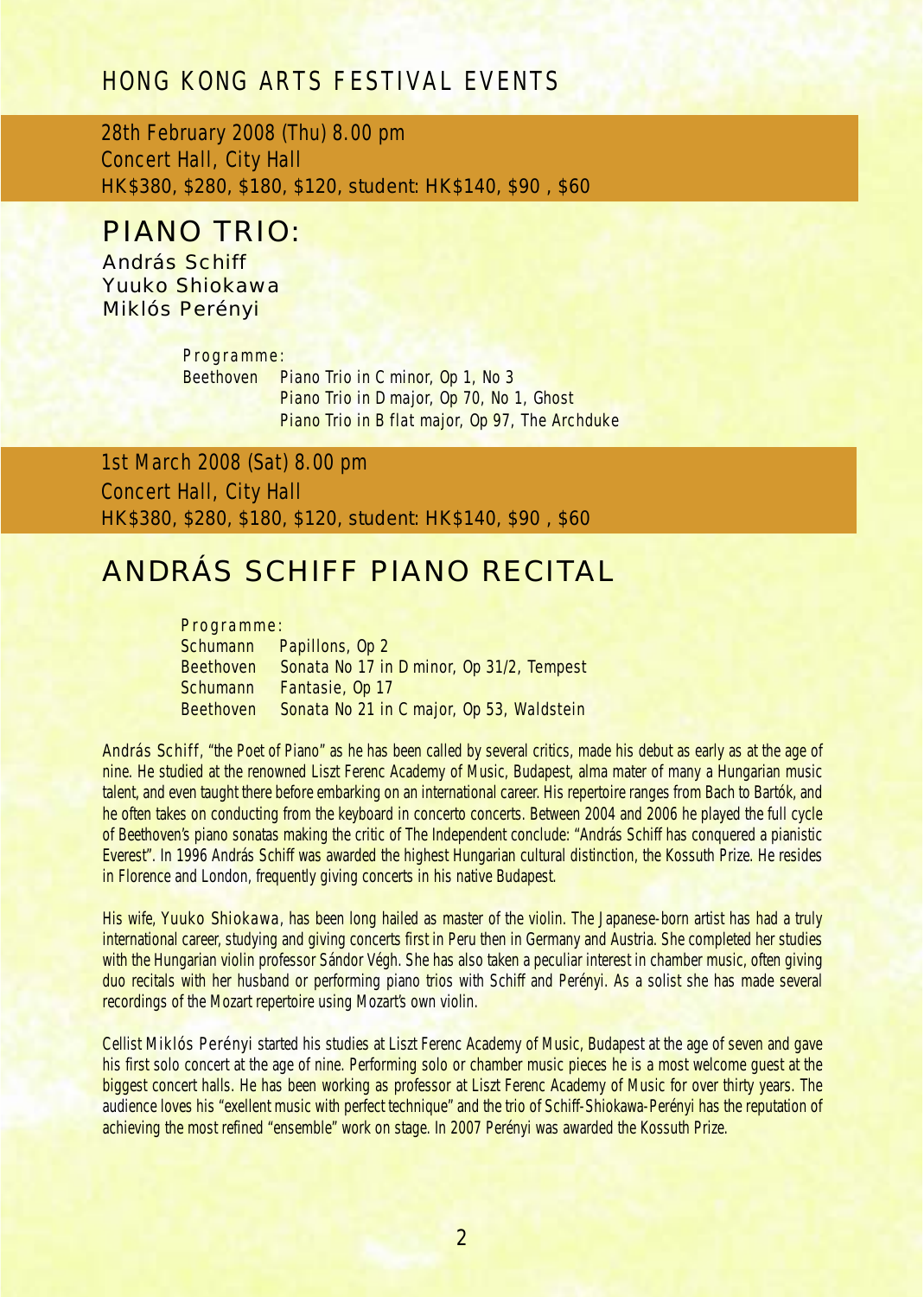## 香港藝術節活動

2008年2月28日 (星期四) 20:00 香港大會堂音樂廳 HK\$380, \$280, \$180, \$120, 學生: HK\$140, \$90, \$60

C小調鋼琴三重奏, 作品1, 第3首 目名芬 D大調綱琴三重奏, 作品70. 第1首, 《鬼魅》 降B大調鋼琴三重奏, 作品97, 《大公爵》

綱琴三重奏

席夫·安德拉斯 鹽川悠子 佩仁伊·美克羅斯

2008年3月1日 (星期六) 20:00 香港大會堂音樂廳 HK\$380, \$280, \$180, \$120, 學生: HK\$140, \$90, \$60

### 席夫·安德拉斯鋼琴獨泰會

舒曼 《蝴蝶》,作品2 目名芬 D 小調第十七奏鳴曲, 作品31/2, 《暴風雨》 舒曼 《幻想曲》, 作品 17 目名芬 C 大調第二十一奏鳴曲, 作品53, 《華德斯坦》

#### 席夫·安德拉斯 (Schiff András)

被許多音樂評論家贊譽爲"鋼琴詩人", 他在九歲時就開始登臺演奏。他求學于著名的布達佩 斯李斯特•費倫茨音樂學院、那裏匯集了許多匈牙利音樂的天才精英。在邁上國際樂壇之前、 席夫始終在母校任敎。他演奏的曲目從巴赫到巴爾托克,他在音樂會上不僅演奏鋼琴,還經常 擔任指揮。2004年至2006年間,他根據作品的時間順序演奏了貝名芬的全部奏鳴曲,《獨立 報》雜志撰文評論說:"席夫·安德拉斯攀登上了鋼琴藝術的珠穆朗瑪峰。"1996年,席夫· 安德拉斯榮獲了匈牙利的最高文化大獎——科舒特獎章。席夫雖然生活在佛羅倫薩和倫敦. 但他經常回到他的故鄉城市——布達佩斯舉辦音樂會。

#### 席夫·安德拉什的妻子鹽川悠子 (Yuuko Shiokawa)

是一位小提琴演奏家。這位出生在日本的音樂家同樣馳名國際樂壇:她先在秘魯,後在德國和 奥地利學習和演出,最後在匈牙利小提琴敎授維格·山多爾 (Végh Sándor) 的指導下完成學業。 <mark>她尤其衷愛宰內孿,因此經常與丈夫谁行二重奉演出,或與席夫、佩仁伊(Perényi) 一起演出三</mark> **重奏。作爲小提琴獨奉家、鹽川悠子先後灌錄了多張草扎特的代表曲目、而且她使用的是一把** 草扎特生前使用渦的小提琴。

#### 佩仁伊·美克羅斯 (Perényi Miklós)

是一位大提琴演奏家、七歲時就在布達佩斯李斯特•費倫茨音樂學院學習音樂、九歲時開始舉 辦獨奉音樂會。他會在許名世界最著名的音樂殿堂舉辦渦獨奉和宰內樂重奉音樂會。 佩仁伊在李斯特•費倫茨音樂學院擔任敎授已長達三十餘年。 聽衆對他"偉大的音樂和完美的 技巧"推崇備至,席夫-鹽川悠子- 佩仁伊的三重奏組合被公認爲音樂舞臺上所能實現的、最爲 優雅極致的宰內樂隊。2007年, 佩仁伊以他卓越的演奏藝術被授予了科舒特獎章。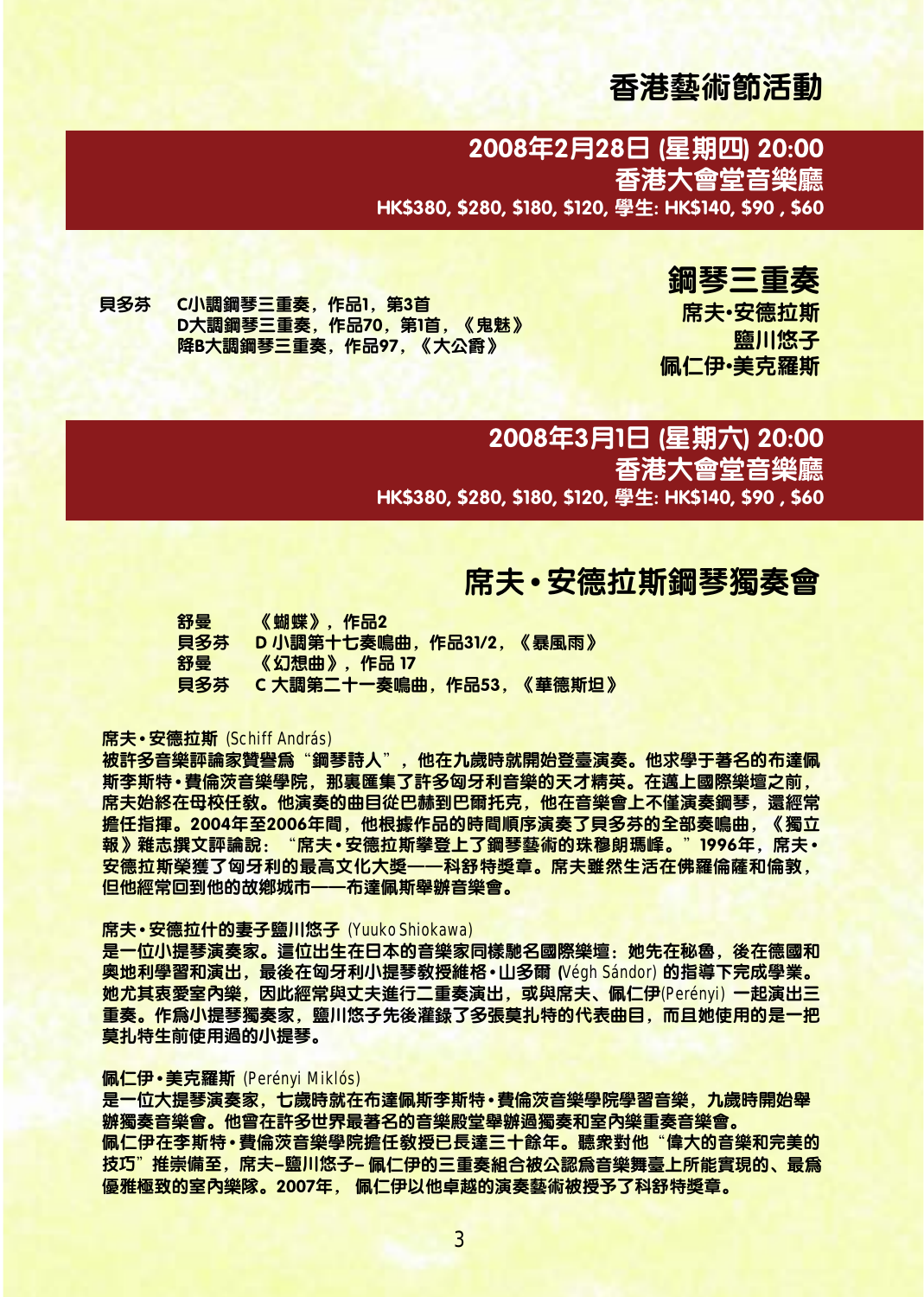3rd-16th March 2008, 10.00 am - 8.00 pm HONG KONG ARTS CENTRE, PAO GALLERY, 4/F 2 Harbour Road, Wanchai

### László FEHÉR: Paintings 2001-2005

#### Opening ceremony: 3rd March 2008 (Mon) 6.00 pm The exhibition can be viewed until 16th March 2008 (Sun) 1.00 pm. Admission free

László Fehér (b. 1953) studied at the Hungarian University of Fine Arts, Budapest. He soon became one of the leading figures of contemporary Hungarian painting and had several successful appearances on the international stage as well. His interest in the human face shows in several series of huge, photorealistic portraits often depicting members of his family or even himself. In 2000 he was awarded the highest Hungarian cultural distinction, the Kossuth Prize, and in 2007 he received the title "Ambassador of Hungarian Culture". He lives and works in Budapest and in a nearby village, Tác.

"Fehér painted portraits at the age of eight. They are neither scribbles, nor outstanding works of children's art. They are just pictures, i.e. embodiments of abstraction, things we usually call 'painting'. László Fehér has told me that his life was decided by these pictures. He made a very conscious and early existential choice. At the age of eight he chose to be a painter, and he has been a painter ever since, continuously becoming what he has always been.

Fehér's paintings are not riddles, so they cannot be solved. There is some secret in them that offers itself for the eye and the mind, but is like a flirtatious girl who does not give us quite what she promised. We have to court the painting every time we face it. Having developed an intimate relationship with us it is now a friend of ours, we see it as we dream, yet it suddenly shows itself different from what we thought it to be."

*Ágnes Heller, philosopher*



László Fehér: Self-portait at Fifty, 2003 oil on canvas 160 x 220 cm

photo © Sulyok Miklós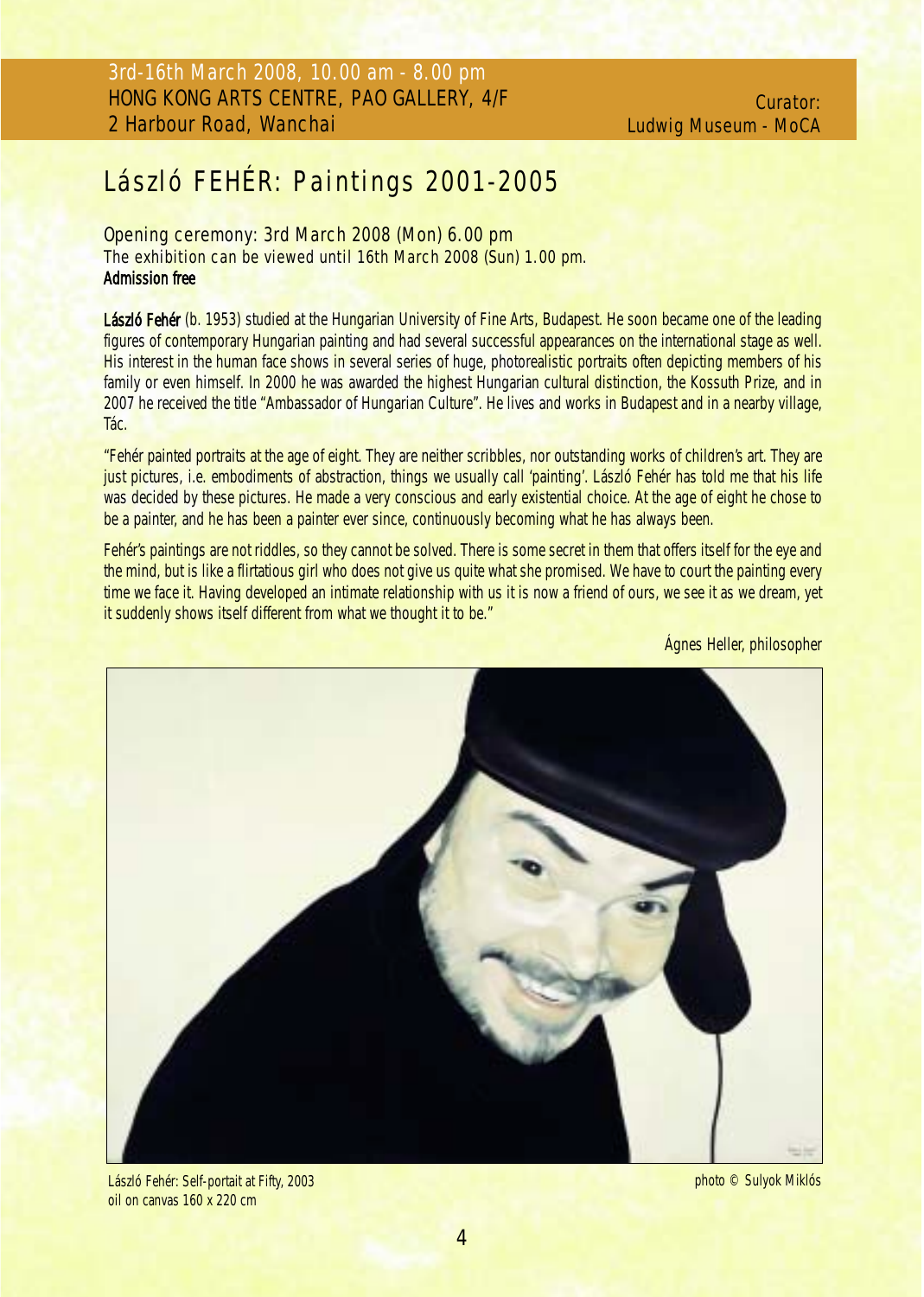監辦單位: 路德維格博物館

# 2008年3月3日至16日 10:00 到20:00<br>香港藝術中心, 包氏畫廊, 4/F 香港灣仔港灣道二號

## **費海爾•拉斯洛:2001-2005 繪書作品展**

畫展開幕式: 2008年3月3日18:00 展覽時間到2008年3月16日13:00. 門票冤費

**費海爾·拉斯洛(1953年出生)畢業于布達佩斯美術大學,之後很快成爲匈牙利當代繪書藝術的** 一位領軍人物。費海爾對人的面孔懷有特殊興趣。創作了多個照相寫實主義風格的巨幅肖像系 列,作品上出現的大多是他的家人,有時也能見到畫家本人。2000年,費海爾榮獲了匈牙利最 高文化大獎科舒特獎章:2007年,他被授予"匈牙利文化大使"榮譽稱號。他生活幷工作在離 布達佩斯不遠的一個叫塔茨 (Tác) 的小村莊裏。

"八歲的時候,費海爾就開始畫肖像。那些肖像幷不是兒童畫,甚至連出色的兒童畫都算不上, 但是可以被直接看做美術作品,那些畫是描繪的體現,通常被我們稱爲'繪畫藝術'。 費海爾·拉斯洛對我說過,就在那個時候,就是那些畫決定了他的一生。他很早就意識到他將成 爲什麽樣的人。八歲時,他就認定自己要當書家,從那以後他是書家,後來變成了他始終就是 的書家。

費海爾的繪書作品幷不是啞謎,因此也就無所謂猜解。在這些作品裏包含着某種提供給眼睛和 思考的秘密,但又像一個喜擅調戲的女郞,幷不完全交付她所許諾過的東西。觀衆每看一眼都 要重新向他的畫作示好。盡管我們已經熟悉,幷且建立了親密的關系,即使在我們的夢裏也可 以清楚地辨別出來,可是後來重又早現出一副與我們所熟悉的不同的樣子。



海勒·阿吉奈絲 (Heller Ágnes), 哲學家

Fehér László

 $\sim$ 

photo © György Paraszkay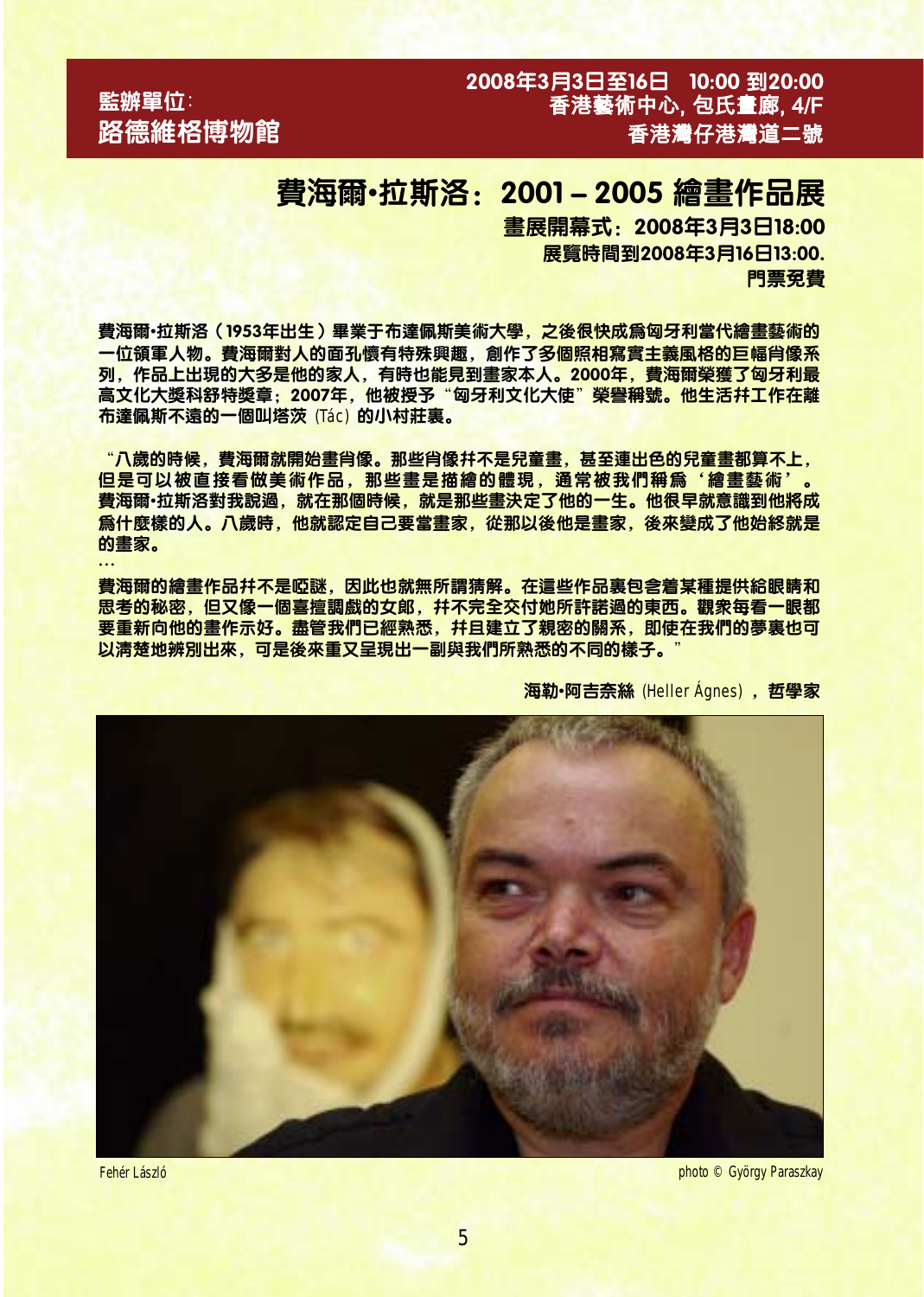### A HONG KONG ARTS FESTIVAL EVENT

15th March 2008 (Sat) 7.30 pm 16th March 2008 (Sun) 3.00 pm and 7.30 pm Grand Theatre, Hong Kong Cultural Centre HK\$350, \$250, \$150, \$100, student: HK\$175, \$125, \$75, \$50

### HUNGARIAN STATE FOLK ENSEMBLE

Hungarian Concerto: Hommage à Béla Bartók

The Hungarian State Folk Ensemble, regarded as one of the best in Hungary was established in 1951. Its aims were to collect and play authentic folk music and to preserve the folk dances and traditional costumes of Hungary and Hungarian-inhabited areas by putting them on stage before the public.

During the more than four and a half decades of its existence, the Ensemble has achieved its aim by revitalizing the culture of the Hungarian people. Their rich and colourful repertoire entitles the Ensemble to be regarded as one of the top touring groups in the world. The Ensemble has performed in 44 countries across four continents and won the admiration of an audience of more than seven and a half million people.

"*The large group of male and female dancers performed at full tilt for nearly two hours, creating an afternoon of one of the happiest entertainments imaginable."*

Susan Weinrebe on an American performance of Hungarian State Folk Ensemble

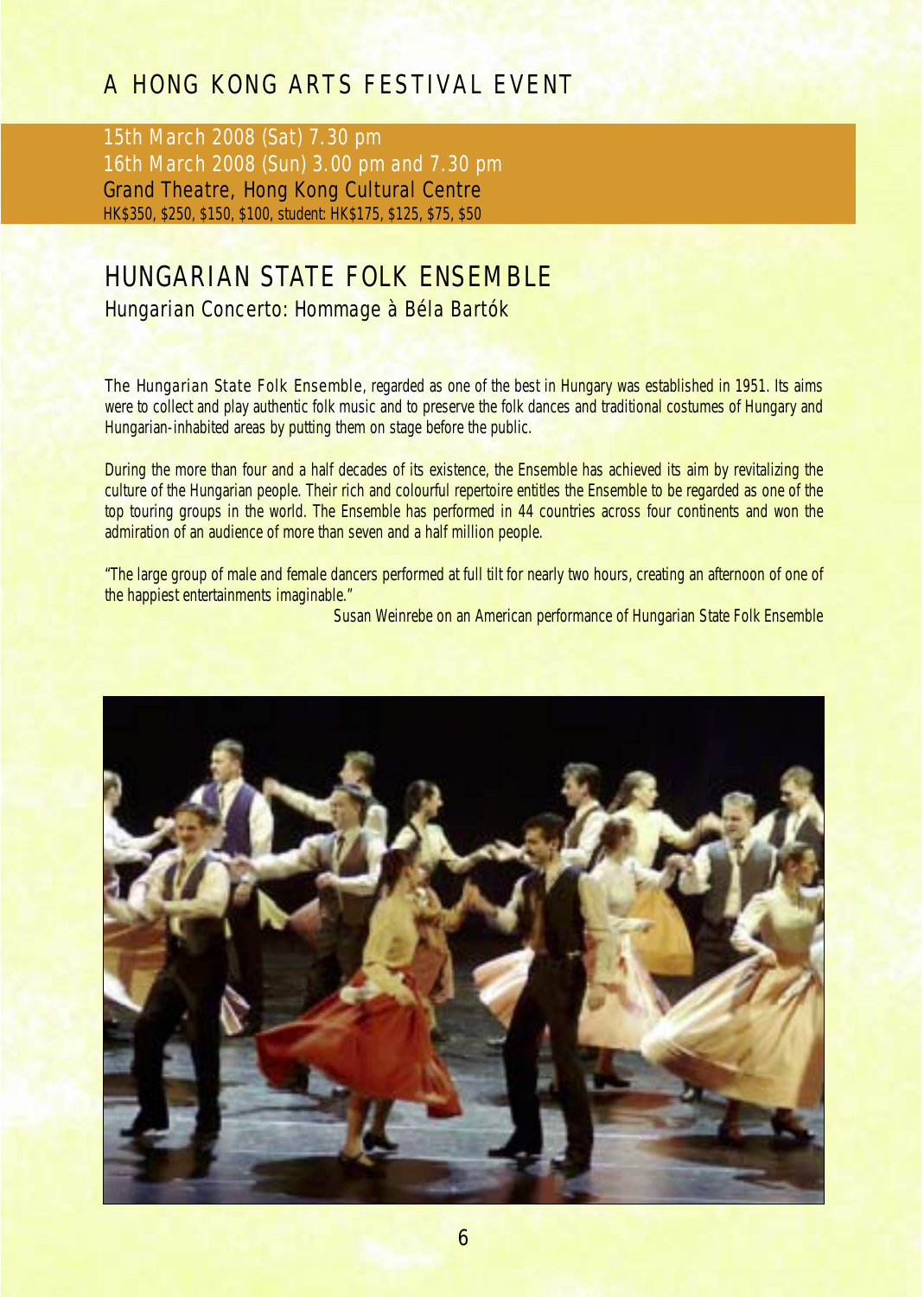## 香港藝術節活動

香港文化中心大劇院

2008年3月15日 (星期六)19:30 2008年3月16日 (星期日) 15:00 及 19:30 HK\$350, \$250, \$150, \$100, 學生: HK\$175, \$125, \$75, \$50

### 匈牙利國立民族舞蹈團 《匈牙利舞曲》

將匈牙利語地區的民間舞蹈和民間音樂作爲民族藝術的瑰寶淮行尖隼、賦予鮮活的生命幷以舞 <u>臺表演的形式谁一步流傳,是成立于1951年的匈牙利國立民族舞蹈團的使命與任務。</u>

匈牙利國立民族舞蹈團以舞臺的形式展現所有根植于傳統的藝術體裁:史詩性的音樂,原生態 的民間音樂和民間舞蹈,戲劇性表演,以傳統元素爲基石創作的世界音樂和舞臺表演劇,以及 舞劇運動進程中的所有當代藝術精華。色彩斑斕、內容豐富的保留劇目更使舞蹈團躋身于世界 wlfa最頻繁的藝術團體之列: 五十年來, 他們先後在世界四大洲的44個國家登臺獻藝, 得到了 超過750萬觀衆的好評。

2007年12月,匈牙利國立民族舞蹈團獲得了級別很高的最佳之最的公衆獎。最佳之最是頒發給 匈牙利科學、文化與藝術領域最杰出代表的一項大獎,公衆也可以投票評選。這一投票結果表 明,國立民族舞蹈團是今日匈牙利最受歡迎的舞蹈團體。

"許多男女舞蹈演員以嫻熟的舞步持續跳了差不多兩個小時:這個下午是人們所能想象出的最 好的娯樂!

蘇珊·魏萊拜 (Susan Weinrebe) 撰文評價匈牙利國立民族舞蹈團的一場訪美國演出

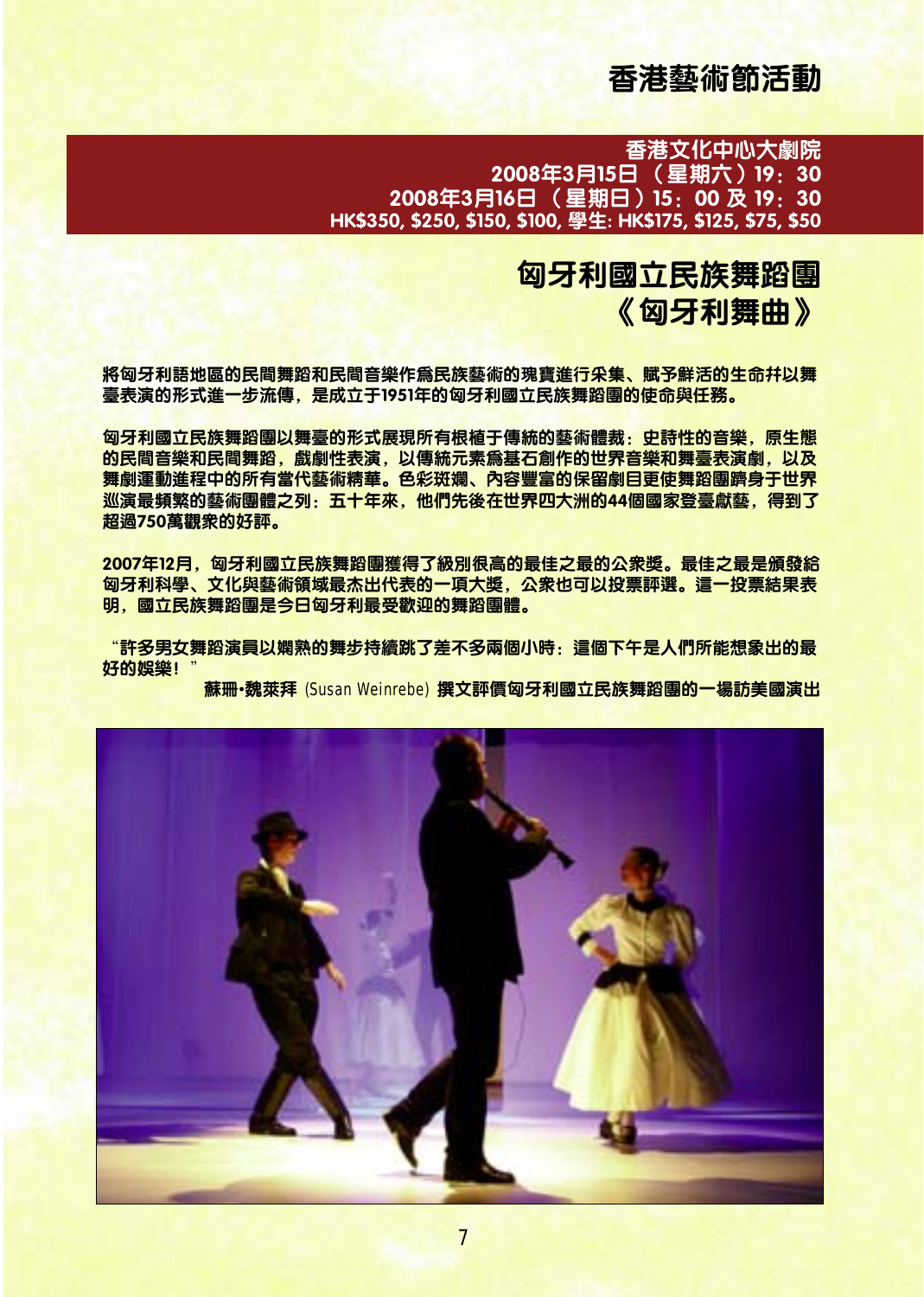#### 17th March - 4th May 2008 University Museum and Art Gallery (Second floor of the T T Tsui Building) UNIVERSITY OF HONG KONG, 94 Bonham Road

### FASCINATED BY THE ORIENT: Life and works of Marc Aurel Stein Opening ceremony: 17th March 2008 (Mon) 6.00 pm

**Admission Free**



#### Sir Aurel Stein (1862 Budapest – 1943 Kabul)

"The most prodigious combination of scholar, explorer, archaeologist and geographer of his generation." Owen Lattimore, historian

Sir Aurel Stein, Hungarian-born British citizen was one of the most devoted archaeologists exploring the ancient civilizations of Inner Asia. A professor of Sanskrit language and literature, he carried out archeological explorations in India and Kashmir, then crossed the Himalayas in 1900 to excavate the ancient ruins in the deserts of Chinese Turkestan. During his second expedition there (1906-1908) he explored the region of Lop Nor, traced the Great Wall of China, and opened up the Church of the Cave of the Thousand Buddhas.

For him, the dedicated scientist, transporting the bulk of the relics to the British Museum meant "performing a pious act in rescuing for Western scholarship all those relics of ancient Buddhist literature and art which were otherwise bound to get lost earlier or later through local indifference". He thought of the scrolls as treasures of the world heritage, and wanted to

do all he could for preserving them for later generations.

Stein had no family, he devoted his entire life to science. Having lost all the fingers on his right foot due to frost-bite, he still went on with his work. He held the post of director general at the Indian Archaeological Directorate from 1910. He bequeathed his valuable library, manuscripts, letters and collection of photos to the Hungarian Academy of Sciences.

It is a precious selection from this material that you can see at the Baptist University from 17th March to 4th May 2008. Photos, letters and other documents are displayed to make you venture deep into the life and work of this outstanding archaeologist.

Co-organizer: Champion Technology

Sponsors: A Better Tomorrow Chinese World Cultural Heritage Foundation 協辦機構: 冠軍科技

贊助機構: 更好明天 中華世界文化遺產保護基金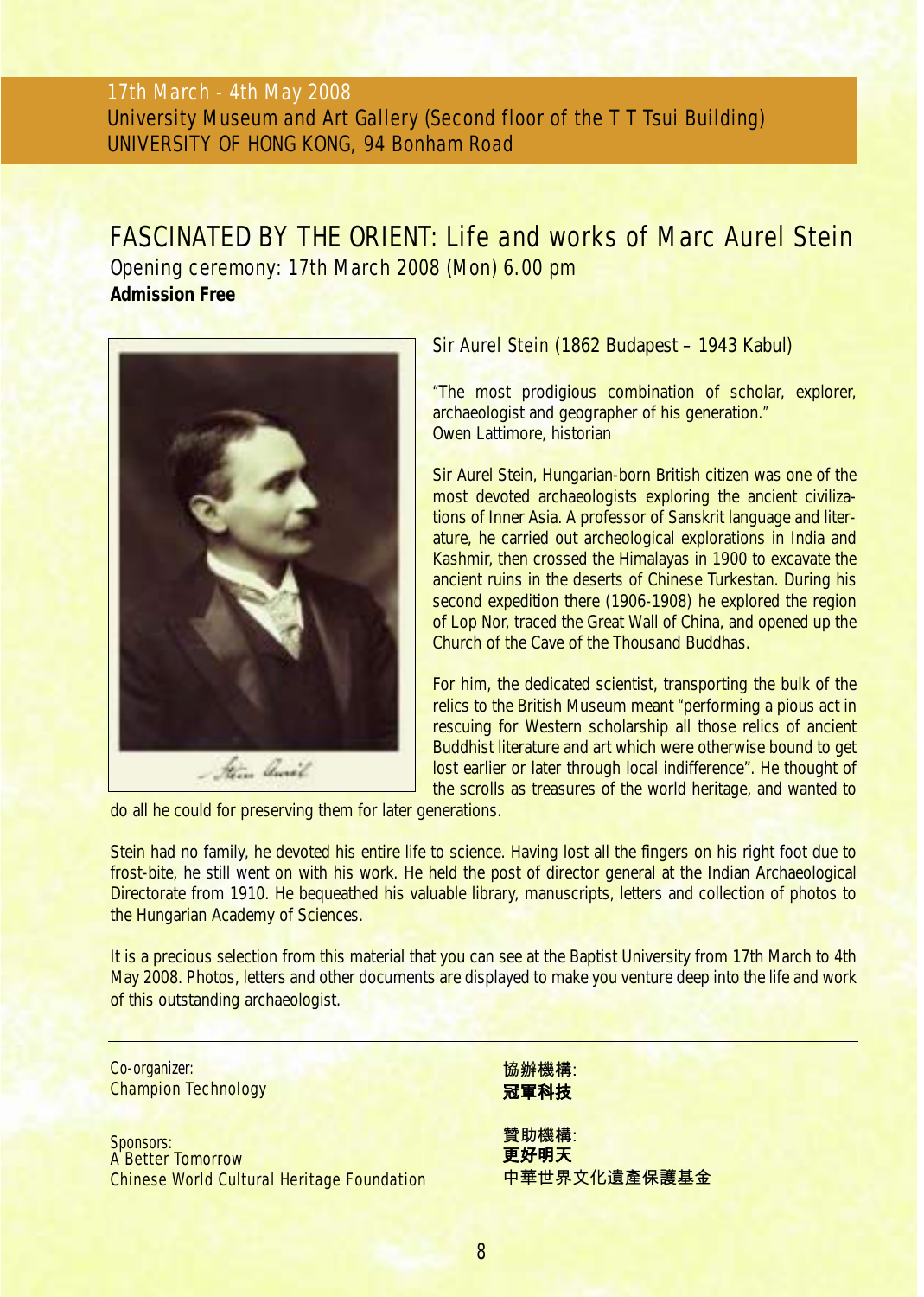#### 2008年3月17日至5月4日 香港大學, 般咸道94號 香港大學美術博物館(徐展堂樓)

史坦因的生平與著作 書展開幕式: 2008年3月17日 (星期一) 18:00 門亜孕費

中田因·奥利爾

(Sir Stein Aurél, 1862年出生于布達佩斯, 1943年浙世于卡布爾)

"在那一輩人當中,他以獨特的方式令人難以置信地將學者、探險家、考古學家與 地理學家集干一身。"歐文·拉提草爾 (Owen Lattimore), 歷史學家

史坦因•奥利爾、這位出生于匈牙利的英國籍學者是對亞洲內陸古代文明頂禮膜拜的考古學家。 做爲梵語語言與文學敎授,他先是在印度和克什米爾地區從事考古硏究, 之後于1900年翻過喜瑪 拉雅山,在中國境內的圖爾克斯坦沙漠之中發現了古代廢墟。在1906 -1908年間在該地區進行 的另一次探險活動中,斯坦因發現了羅布泊地區以及殘留的中國古長城,幷日推開了敦煌草高 窟千佛洞的神秘洞門。

史坦因,這位胸懷使命感的學者後來在談及他將這次考古收藏的大部分珍品運到大英博物館時 表示:"爲了西方的科學硏究拯救所有這些佛敎文學與藝術是一種高尙的行爲,不然的話,這 一切將由于當地人的麻木冷漠而毀損消失。"他在那裏找到的古卷被視爲世界潰產的一部分, 爲了能將這些文化珍寶完好無損地流傳給後人,他情願付出自己的一切。

史坦因一生沒有建立過家庭,他將畢生的精力全部奉獻給了科學事業。盡管右腳的所有腳趾都 被凄死而被泊锯掉,但他仍舊毫不動搖地繼續工作。自1910年始,他擔任印度考古學監察所主 任,并將大批很有價值的圖書、手稿、通信和照片收藏捐獻給了匈牙利科學院。

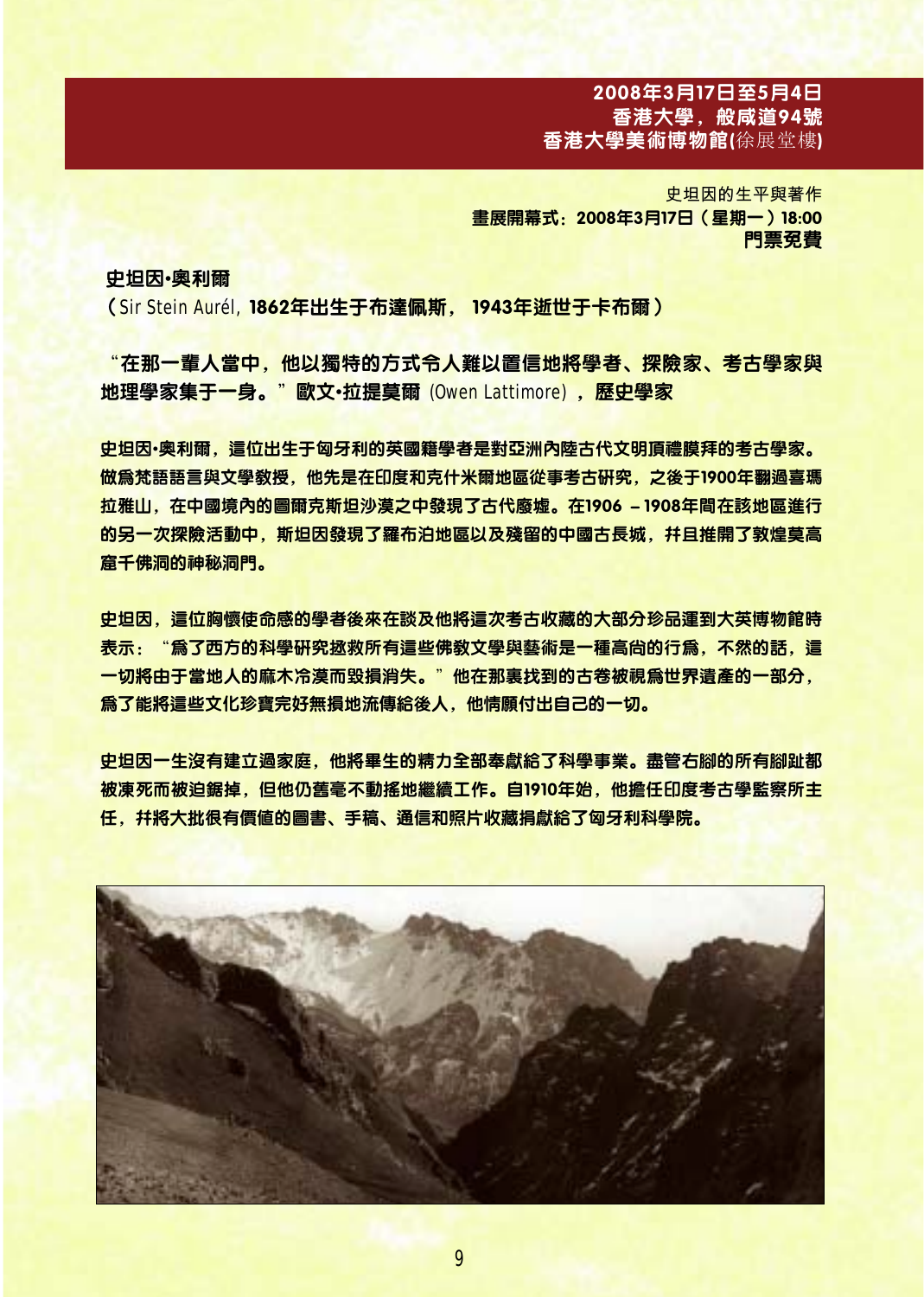### 2008: "Year of Hudec" in Shanghai

The Hungarian Consulate General in Shanghai has launched the "Year of Hudec," a series of activities to commemorate the Hungarian architect Laszlo Hudec, since this year marks the 115th anniversary of his birth and the 50th anniversary of his death.

The public is invited to participate in activities throughout the year, including walking tours, seminars, shows, book launches and social activities.

For further information please check the website of the Hungarian Consulate General in Shanghai: www.hudec.sh or phone: +86-21-63410564.

"*My uncle, Laci, graduated from Budapest University of Technology in 1914, the year when the First World* War broke out and he was soon made to join the army on the Russian front. He was captured and *deported to the Russian Far East. He soon made a successful escape and aboard a Japanese cargo ship managed to get to Shanghai. The young architect found work with big companies and made a quick advance in studying English and Chinese. Having created his own company, he launched a very successful career: in the twenty years between 1920 and 1940 he became one of the most popular architects in Shanghai.*

*His major designs are of the art deco style: the buildings of the Moore Memorial Church, the Christian Literature Society Building, the Park Hotel or the Normandie Apartments. Art deco was the perfect style for Shanghai, the metropolis-to-be, since it is the very style uniting beauty and function: art deco means everyday luxury.*

*As it is illustrated by the life of this Hungarian architect who made his career in China, culture carries the same meaning all over the world. Wherever fate transports you, it is only talent, diligence and honesty that matter. A son of a small nation created for a big nation works of art that represent eternal value and are to be preserved."*

> Péter Sámuel Jánossy architect nephew to László Hudec



Sanghai, Park Hotel

*…*

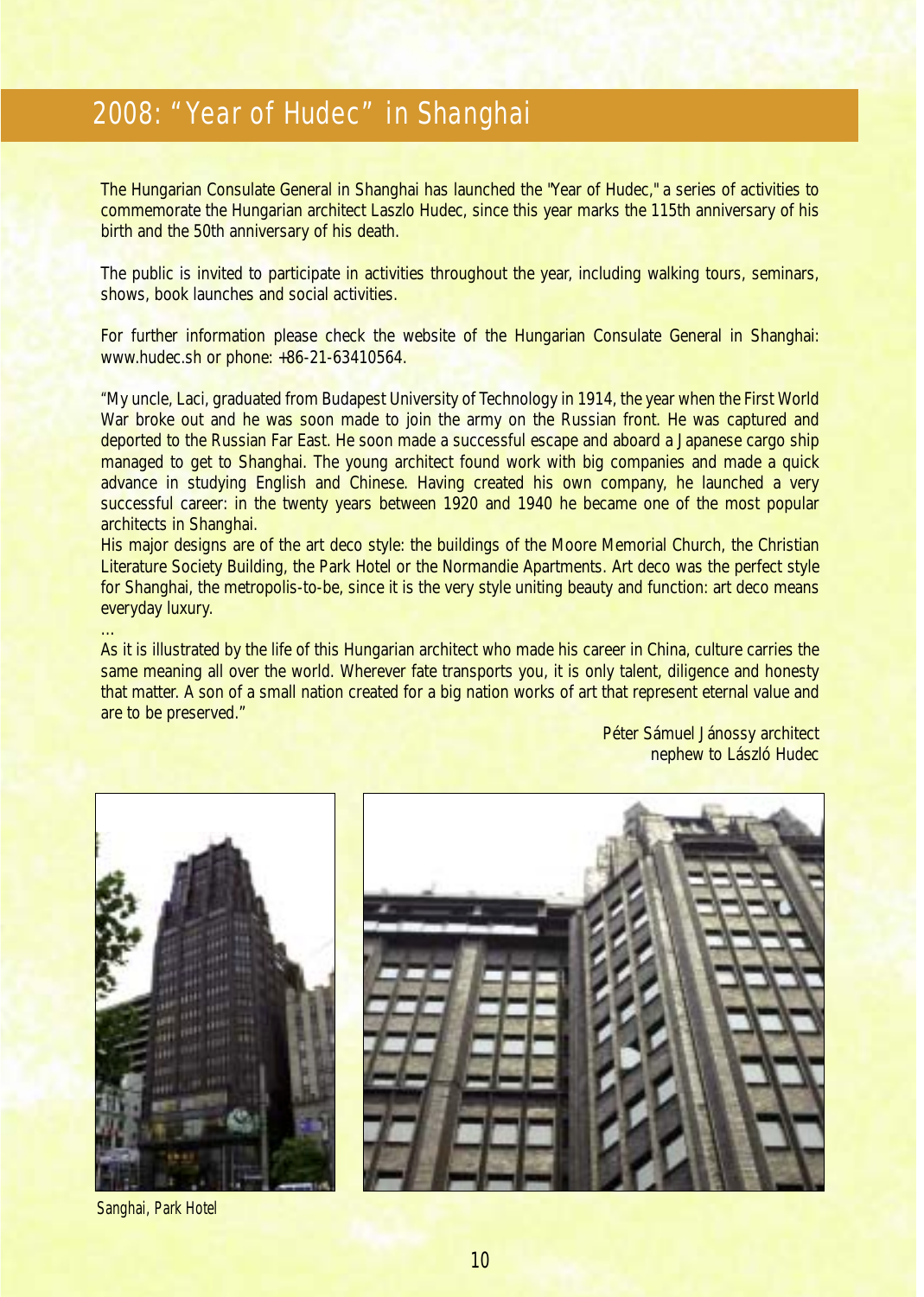## 2008年: 上海市舉辦"鄔達克年"

2008年1月, 匈牙利駐上海總領事館揭開了"鄔達克年"的序幕。 今年滴逢匈牙利著名建築師鄔達克·拉斯洛 (Hudec László) 誕辰115周年暫浙世50周年、在這一 年中將舉辦一系列的紀念活動。

在"鄔達克年"裏,公衆可以參加一系列的特別活動:造訪鄔達茨設計的建築,參加有關鄔達 茨建築藝術的講座或表演、購買相關書籍、觀衆可以親臨其境、主動參與。

更多信息請登陸匈牙利駐上海領事館網站 www.hudec.sh. 或撥打咨詢電話+86-21-63410564。

"我的叔叔拉斯洛,是家裏的長子,1914年畢業于布達佩斯工業大學,那時第一次世界大戰爆 發,所以叔叔很快去俄羅斯前綫服兵役。在戰場上不幸被捕,被流放到了俄羅斯遠東地區。他 從那裏成功逃跑,然後乘坐一衹日本載重船抵達上海。他先在別人的公司工作,期間學會了英 語和漢語。幾年後,他獨立經營,幷且娶了吉茨阿姨爲妻。拉斯洛叔叔的知名度越來越大, 1920-1940年大約20年時間逐漸成爲上海最有名望的建築師。他眞正揚名的代表建築以裝飾 藝術風格爲主:比如沐恩堂、廣學會大樓、上海國際飯店、諾曼第公寓。裝飾藝術主義風格完 **美地融合到了當時已經逐漸成爲世界大都市的上海之中,這種風格把美麗和實用融爲一體:裝** 飾藝術風格不是別的,而是意味着每日的豪華。

這位曾在中國創造豐碩成果的匈牙利建築師的命運,表明了世界文化的同一性,命運把一個人 派到哪裏,他就要在哪裏通過能力、勤奮和道德證明自己的價値。一個小國人民的兒子在一個 大國歷史上留下足迹流傳至今, 値得我們珍存于心, 繼續弘揚。"

亞諾什•彼得•薩姆爾• 建築工程師, 鄔達克的侄子。

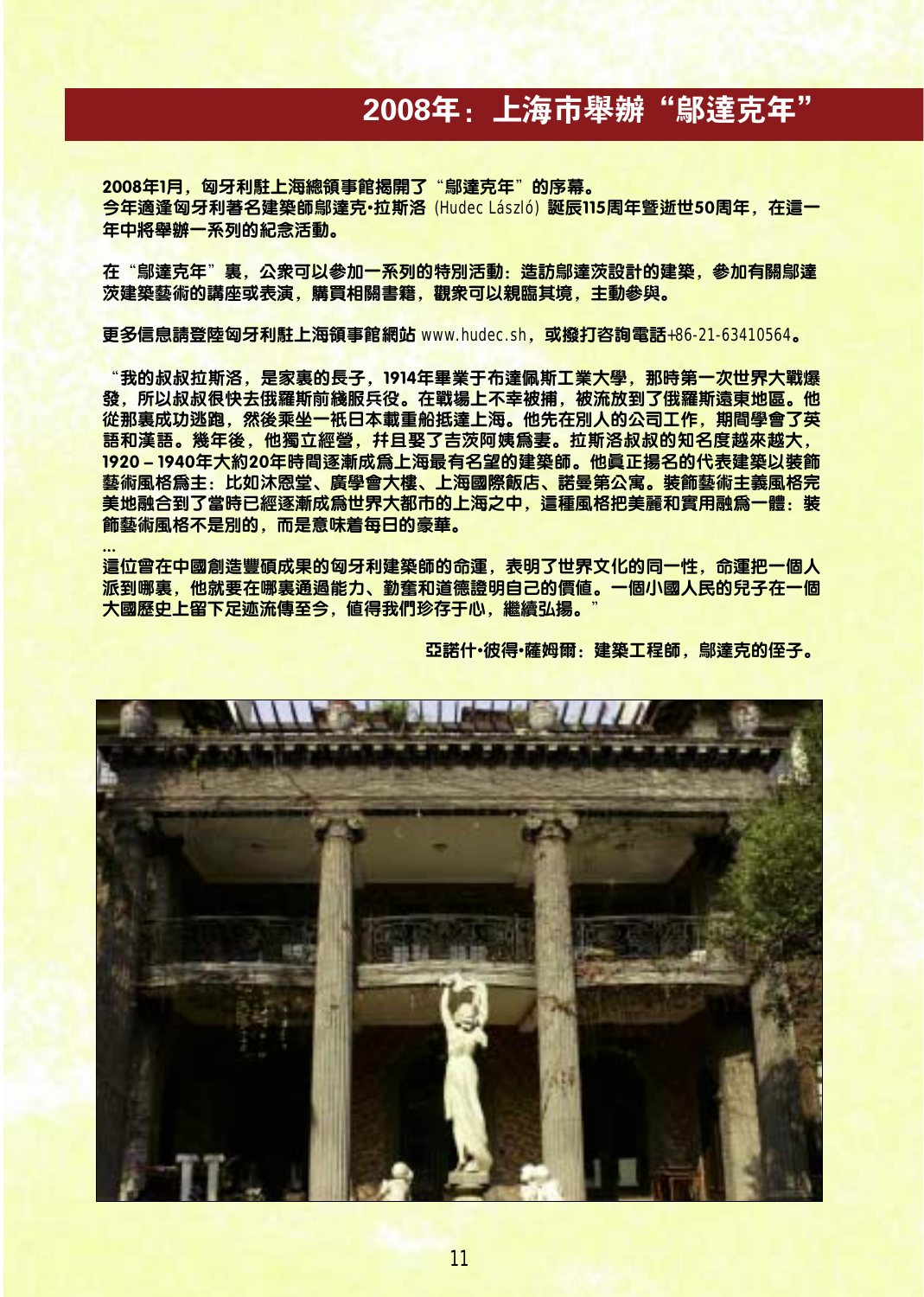## Event in Beijing and Qingdao: April 2008

## **Performance by EXPERIDANCE**

11th April 2008. Beiling University (to be confirmed) 13th and 14th April 2008, Qingdao Dance Theatre (to be confirmed)

Hungarian dance traditions have become famous and beloved all over the world. Yet generations have passed, the world has changed, the claims and tastes of people have changed. The work of dancers is more difficult and complex than it used to be, because we have to preserve and popularize old dance traditions while making everyday people understand and enjoy them. Our dance company undertook this difficult task with its productions. In our shows we combine quality with popularity in a fine proportion. The five elements that capture our audience every night are the following: DANCE, CHOREOGRAPHY, COSTUME. LIGHT. SOUND - all put together in a perfect balance by the CREATOR!

## 2008年4月北京和青島地區活動安排:

匈牙利艾斯佩利舞蹈團 (ExperiDance) 的表演

2008年4月11號北京大學百年紀念堂 (計劃) 2008年4月13-14號靑島夢幻劇場 (計劃)

我們匈牙利人擁有飮譽世界、廣受喜愛、幷使我們的國度揚名四海的舞蹈傳統。隨着 的任務,要比他們的前輩更艱巨更復雜。想來,衹有讓傳統舞蹈對當代人來說旣能夠 接觸、又能夠享受,才可能讓過去的舞蹈傳統得到保持繼承,幷傳播流行。我們舞蹈 團的演出,就承擔着這一艱巨的任務。隨着演出的成功與流行,我們演出的質量也比例 有度地隨之提高。舞臺五大要素的神奇結合,一晩又一晩地捕獲了觀衆的心,這些要 素是:舞蹈、藝術舞蹈、服裝道具、燈光、音響、以及依照創作者的構想完美交匯的 絢麗輝煌!

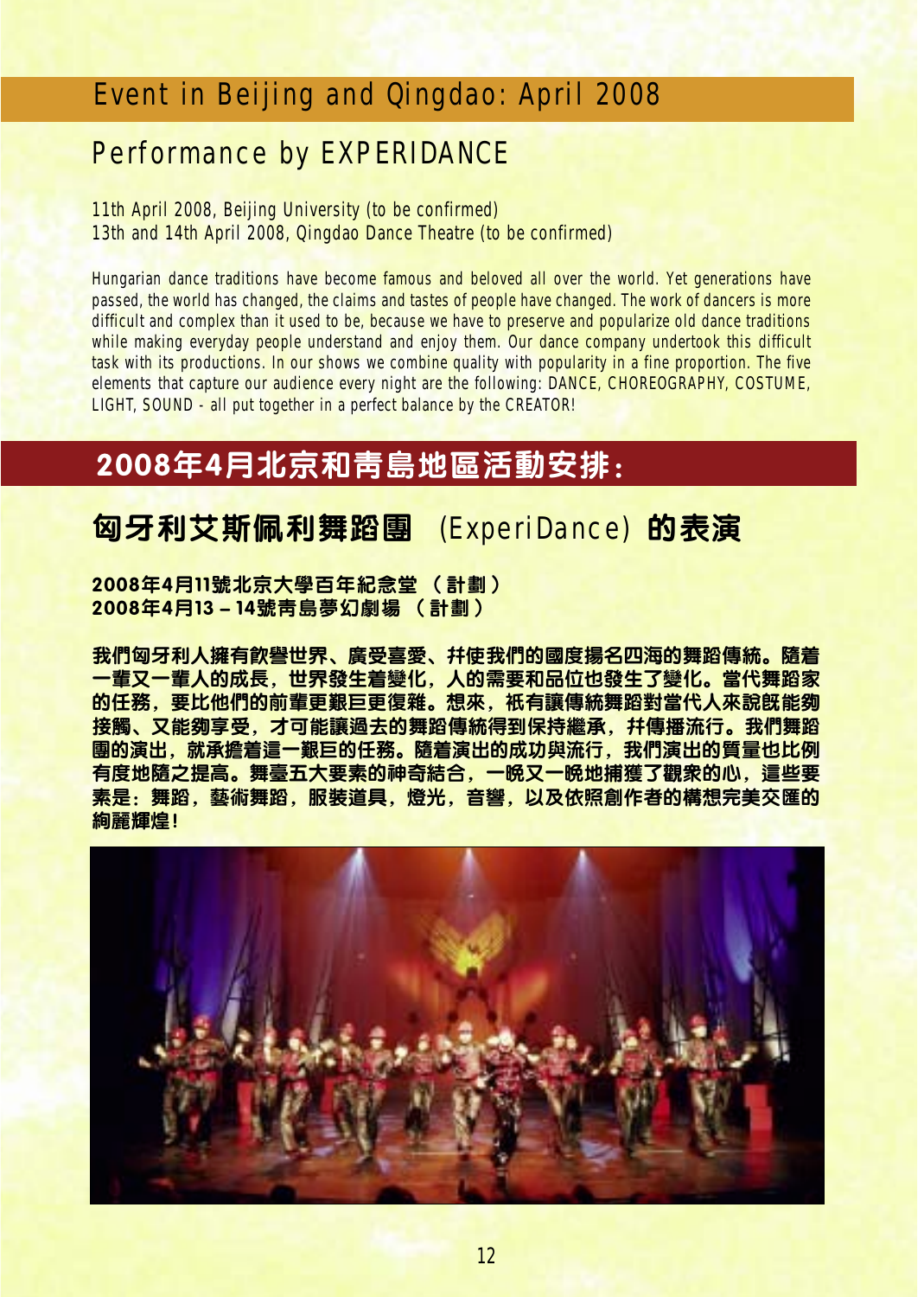### PLANNED HUNGARIAN SEASON EVENT IN SHENZHEN

#### Flute concert by Gergely Ittzés

**June 2008** 

"*(The works) have a beautiful awakening from their Sleeping Beauty dream... As we listen to them, we feel we have become richer, we have been given a gift."*

*(Gramofon, Budapest, July, 2000)*

#### PLANNED HUNGARIAN CULTURAL EVENT IN BELJING

#### Concert by Liszt Ferenc Academy of Music July 2008

Hungarian participation at the Beijing Cultural Olympiad organized by the Central Conservatory of Music and Yale School of Music is one of the great results of "*Liberty, Love"* Hungarian Culture in Focus, Hungarian Season in China 2007/2008.

### 在深圳舉行的匈牙利節活動計劃:

### 伊采什·格戈裏長笛表演 2008年6月

"(這些作品)現在仿佛是從睡美人的幻夢中悠然蘇醒……當我們聆聽它們的時候,我們 感到自己由于得到一份厚禮而變得更加富有。"

(《留聲機》雜志,布達佩斯,2000年7月)

## 在北京舉行的匈牙利文化活動計劃:

李斯特•費倫茨音樂學院音樂會 2008年7月

匈牙利參加由中央音樂學院與耶魯大學音樂學院聯合舉辦的奧林匹克文化月, 是"《 自由與愛情》聚焦匈牙利文化,匈牙利節在中國2007/2008" 系列活動所取得的重要成果之一。